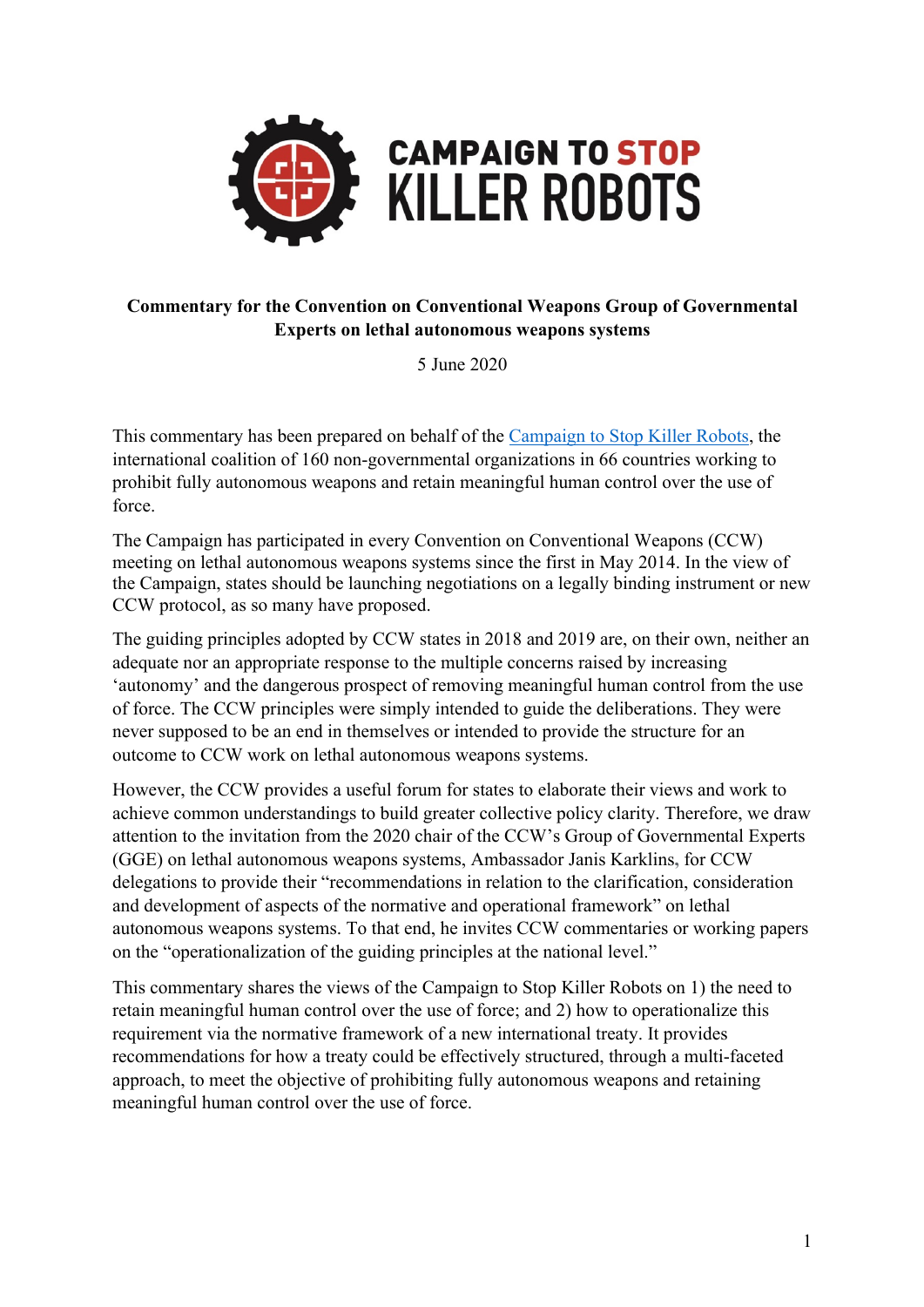This commentary draws from the Campaign's detailed paper on "Key Elements of a Treaty on Fully Autonomous Weapons" and related Frequently Asked Questions document.<sup>1</sup>

#### **I. Retaining human control**

Since international deliberations on killer robots began seven years ago, human control, decision-making, and/or judgment has been at the center of discussion. It is now widely regarded as critical to the acceptability and legality of future weapons systems.

All eight CCW meetings on lethal autonomous weapons systems have seen strong interest in the importance of retaining human control over weapons systems and the use of force. This is reflected in the principle on human-machine interaction that CCW states participating in the GGE added last year to a set of guiding principles developed in 2018.<sup>2</sup>

Human-machine interaction attracted the greatest interest by far during the virtual Berlin Forum on lethal autonomous weapons systems attended by more than 60 countries on 1-2 April 2020. There was widespread recognition at the Rio Seminar on autonomous weapons on 20 February 2020 that human control is where states should focus their collective work.

The CCW principle on human-machine interaction has been accurately described by one NGO as "a placeholder for more substantial work elsewhere" as it provides no significant guidance on how to ensure human control as autonomy in weapons systems increases.3 To determine the quality and extent of human-machine interaction, the principle merely suggests that "a range of factors should be considered including the operational context, and the characteristics and capabilities of the weapons system as a whole."

The Campaign recommends states explore in depth how to retain meaningful human control over the use of force. We prefer "control" to other terms such as judgment and intervention, which imply a weaker role for humans than control, and could be insufficient to address all concerns. The modifier "meaningful" ensures that control is substantive.

The concept of meaningful human control can be distilled into decision-making, technological, and operational components:

<sup>&</sup>lt;sup>1</sup> Campaign to Stop Killer Robots, "Key Elements of a Treaty to Ban Fully Autonomous Weapons," November 2019. https://www.stopkillerrobots.org/wp-content/uploads/2020/04/Key-Elements-of-a-Treaty-on-Fully-Autonomous-WeaponsvAccessible.pdf; Campaign to Stop Killer Robots, "Frequently Asked Questions," November 2019. https://www.stopkillerrobots.org/wp-content/uploads/2020/04/FAQ-Treaty-ElementsvAccessible.pdf

<sup>&</sup>lt;sup>2</sup> The Guiding Principles state, "Human-machine interaction, which may take various forms and be implemented at various stages of the life cycle of a weapon, should ensure that the potential use of weapons systems based on emerging technologies in the area of lethal autonomous weapons systems is in compliance with applicable international law, in particular International Humanitarian Law (IHL). In determining the quality and extent of human-machine interaction, a range of factors should be considered including the operational context, and the characteristics and capabilities of the weapons system as a whole." Report of the 2019 Session of the Group of Governmental Experts on Emerging Technologies in the Area of Lethal Autonomous Weapons Systems, CCW/GGE.1/2019/3, 25 September 2019, pp. 3-4. https://undocs.org/en/CCW/GGE.1/2019/3

<sup>&</sup>lt;sup>3</sup> Article 36, Critical Commentary on the "Guiding Principles," November 2019. http://www.article36.org/wpcontent/uploads/2019/11/Commentary-on-the-guiding-principles.pdf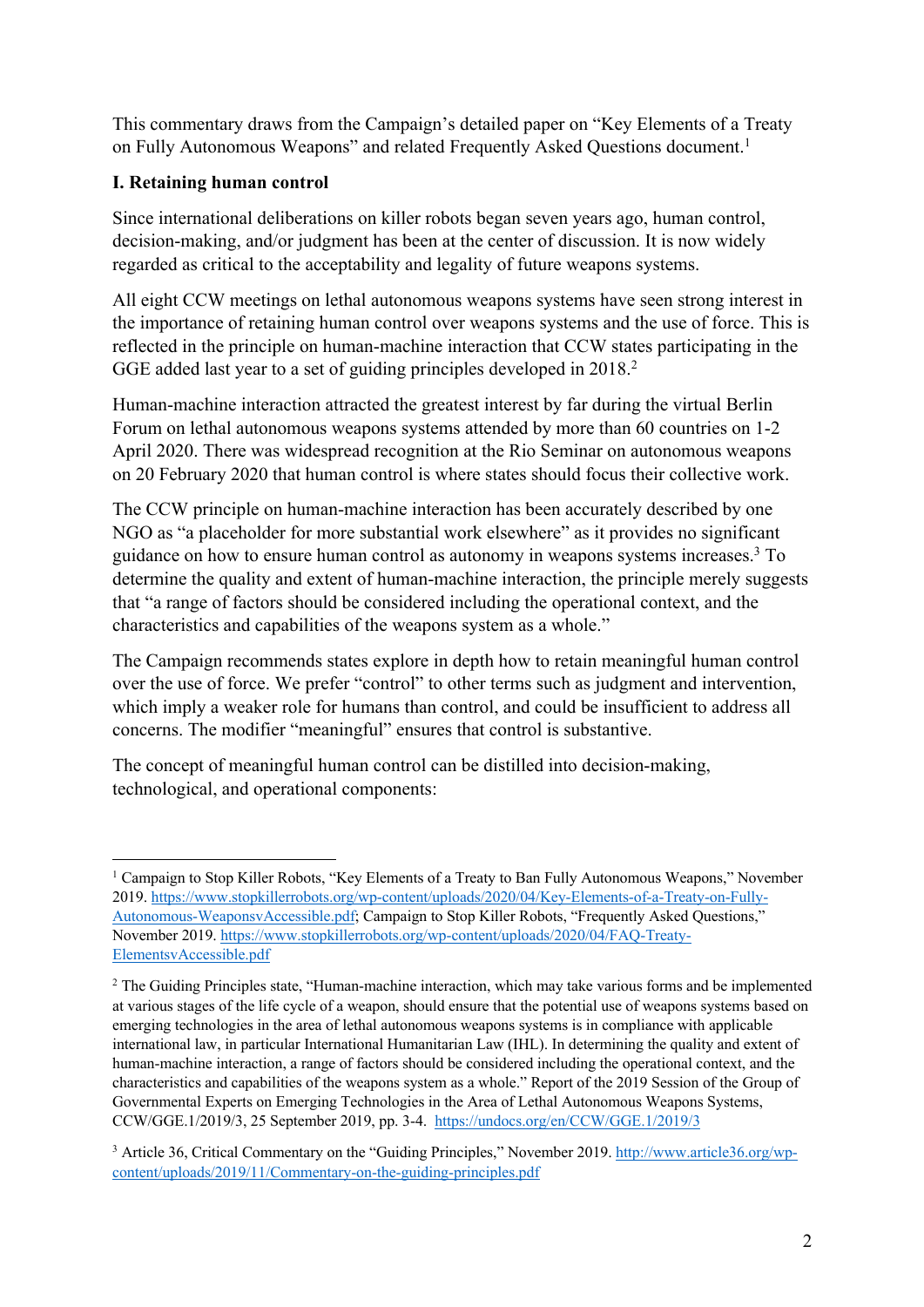- Decision-making components of meaningful human control help ensure humans have the information and ability to make decisions about whether the use of force complies with legal rules and ethical principles. In particular, the human operator of a weapon system should have an understanding of the operational environment; an understanding of how the system functions, including what it might identify as a target; and sufficient time for deliberation.
- Technological components are embedded features of a weapon system that can enhance meaningful human control. They include predictability and reliability; the ability of the system to relay relevant information to the human operator; and the ability for a human to intervene after the activation of the system.
- Operational components make human control more meaningful by limiting when and where a weapon system can operate and what it can target. Factors that could be constrained include the time between a human's legal assessment and the system's application of force; the duration of the system's operation; the nature and size of the geographic area of operation; and the permissible types of targets (e.g., personnel or material).

While none of these components are independently sufficient to amount to meaningful human control, all have the potential to enhance control in some way. In addition, the components often work in tandem. Further analysis of existing and emerging technology could help determine which of these or other components should be codified in a legal instrument as prerequisites for meaningful human control.

# **II. Normative framework needed**

A legally binding instrument or international treaty is the optimal normative framework for dealing with the many serious challenges raised by fully autonomous weapons. A new international treaty could lay down explicit rules to ensure appropriate constraints on autonomy in weapons systems and resolve differing views on human control over the use of force. Most importantly, it would show that states are serious about responding appropriately and with urgency to this existential threat to humanity.

In the spirit of contributing to shared concepts and understandings, the Campaign's "Key Elements" paper outlines in more detail on the essential elements for a legally binding instrument on lethal autonomous weapons systems. To meet the objective of prohibiting fully autonomous weapons and maintaining meaningful human control over the use of force, such a treaty could be comprised of three types of core obligations: (1) a general obligation to maintain meaningful human control over the use of force, along with (2) prohibitions and (3) positive obligations to implement it.

### *1. General obligation*

A general obligation to maintain meaningful human control over the use of force provides an overarching provision to facilitate compliance with applicable legal and ethical norms. The obligation should focus on control over conduct ("use of force") rather than specific technology. This approach would help future-proof the treaty by obviating the need to predict how technology will develop. The term "use of force" also makes the general obligation applicable to both situations of armed conflict and of law enforcement.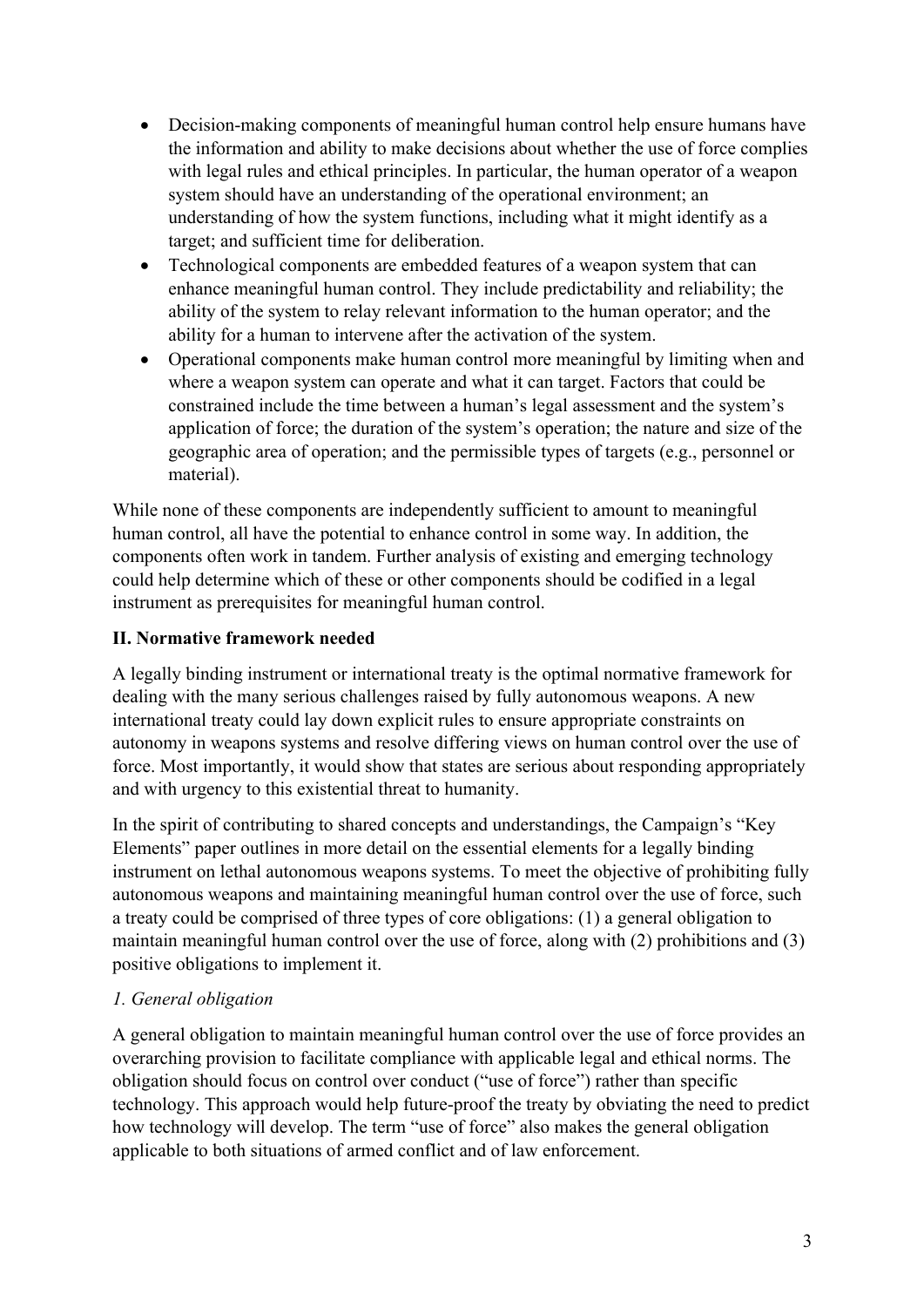## *2. Prohibitions*

The legally binding instrument should prohibit the development, production, and use of weapons systems that select and engage targets based on sensor processing and are inherently unacceptable for ethical or legal reasons. The clarity of the prohibitions would facilitate monitoring and enforcement, and their absoluteness would create a strong stigma against the banned systems.

The new instrument should prohibit weapons systems that by their nature select and engage targets without meaningful human control. The prohibition should cover, for example, systems that become too complex for human users to understand and thus produce unpredictable and inexplicable effects. These complex systems might apply force based on prior machine learning or allow critical system parameters to change without human authorization. Such weapons systems would run afoul of the new instrument's general obligation discussed above.

The prohibitions could also extend to specific other weapons systems that select and engage targets and are, by their nature, rather than their manner of use, problematic. In particular, the treaty could prohibit weapons systems that select and engage humans as targets, regardless of whether they operate under meaningful human control. Such systems would rely on certain types of data, such as weight, heat, or sound, to represent people or categories of people. In killing or injuring people based on such data, these systems would contravene the principle of human dignity and dehumanize violence. A prohibition on this category of systems would also encompass systems that are designed to or unintentionally target groups of people based on discriminatory indicators related to age, gender, or other social identities.

### *3. Positive obligations*

Finally, the normative framework or treaty should include specific positive obligations to ensure that meaningful human control is maintained in the use of all other systems that select and engage targets. The obligations would require states to ensure that weapons systems that select and engage targets and are not already prohibited as inherently unacceptable are used only with meaningful human control.

The content of the positive obligations should draw on the components of meaningful human control discussed in the previous section. For example, the treaty could require that operators understand how a weapon system functions before activating it. It could set minimum standards for predictability and reliability. In addition, the treaty could limit permissible systems to those operating within certain temporal or geographic parameters.

These positive obligations would help preserve meaningful human control over the use of force and establish requirements that, in effect, render the use of systems operating as fully autonomous weapons unlawful.

### **III. The way forward**

Since 2014, states have made some progress at the CCW to identify key issues of concern regarding autonomy in weapons systems. Virtually all states have acknowledged the importance of human control over the use of force and several have committed not to acquire or develop lethal autonomous weapons systems. A total of 30 countries have called for a ban on such weapons systems, while group of states such as the Non-Aligned Movement (NAM)